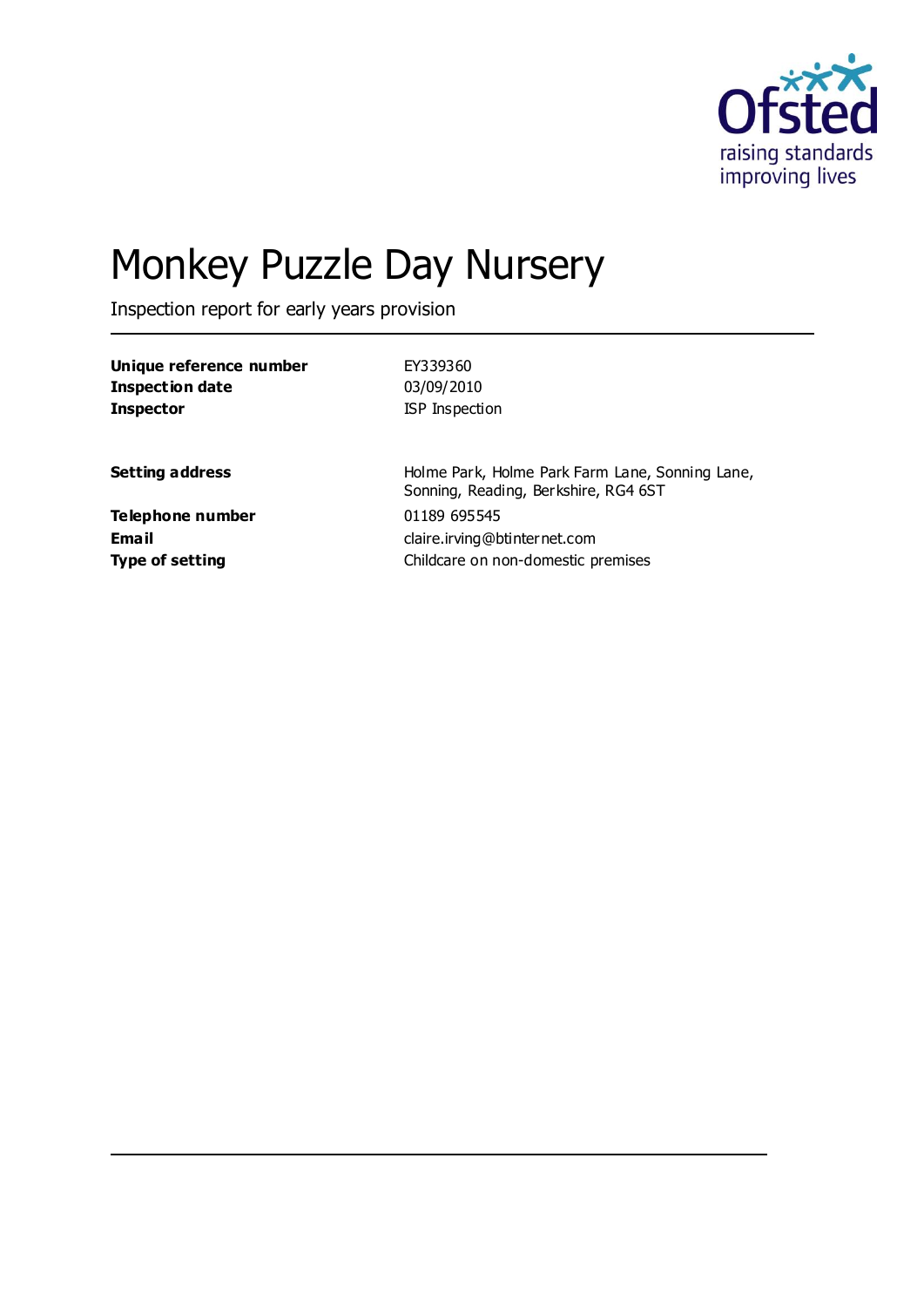The Office for Standards in Education, Children's Services and Skills (Ofsted) regulates and inspects to achieve excellence in the care of children and young people, and in education and skills for learners of all ages. It regulates and inspects childcare and children's social care, and inspects the Children and Family Court Advisory Support Service (Cafcass), schools, colleges, initial teacher training, work-based learning and skills training, adult and community learning, and education and training in prisons and other secure establishments. It assesses council children's services, and inspects services for looked after children, safeguarding and child protection.

If you would like a copy of this document in a different format, such as large print or Braille, please telephone 0300 123 1231, or email enquiries@ofsted.gov.uk.

You may copy all or parts of this document for non-commercial educational purposes, as long as you give details of the source and date of publication and do not alter the information in any way.

T: 0300 123 1231 Textphone: 0161 618 8524 E: enquiries@ofsted.gov.uk W: [www.ofsted.gov.uk](http://www.ofsted.gov.uk/)

© Crown copyright 2010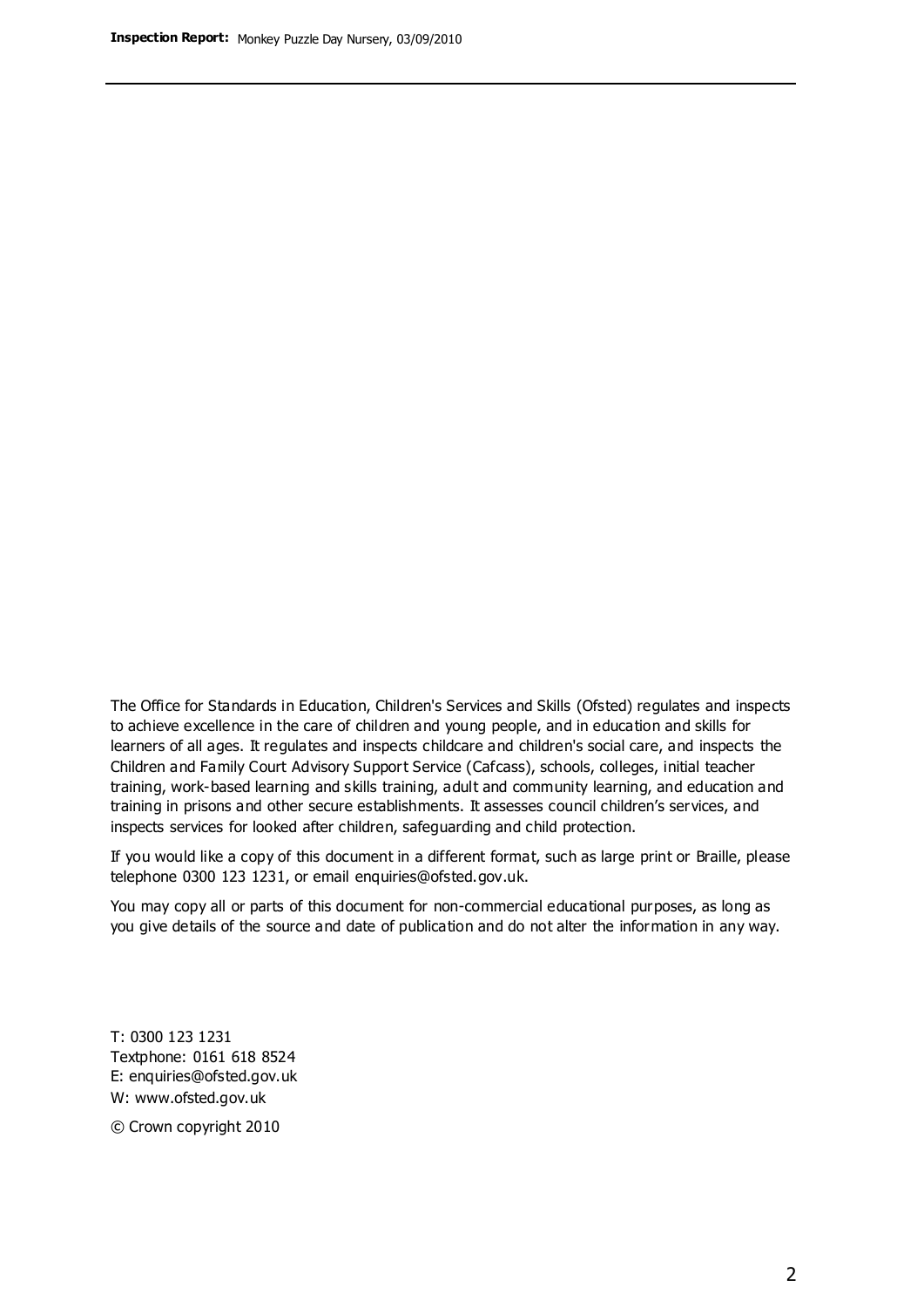## **Introduction**

This inspection was carried out by Ofsted under Sections 49 and 50 of the Childcare Act 2006 on the quality and standards of the registered early years provision. 'Early years provision' refers to provision regulated by Ofsted for children from birth to 31 August following their fifth birthday (the early years age group). The registered person must ensure that this provision complies with the statutory framework for children's learning, development and welfare, known as the *Early* Years Foundation Stage.

The provider must provide a copy of this report to all parents with children at the setting where reasonably practicable. The provider must provide a copy of the report to any other person who asks for one, but may charge a fee for this service (The Childcare (Inspection) Regulations 2008 regulations 9 and 10).

The setting also makes provision for children older than the early years age group which is registered on the voluntary and/or compulsory part(s) of the Childcare Register. This report does not include an evaluation of that provision, but a comment about compliance with the requirements of the Childcare Register is included in Annex B.

Please see our website for more information about each childcare provider. We publish inspection reports, conditions of registration and details of complaints we receive where we or the provider take action to meet the requirements of registration.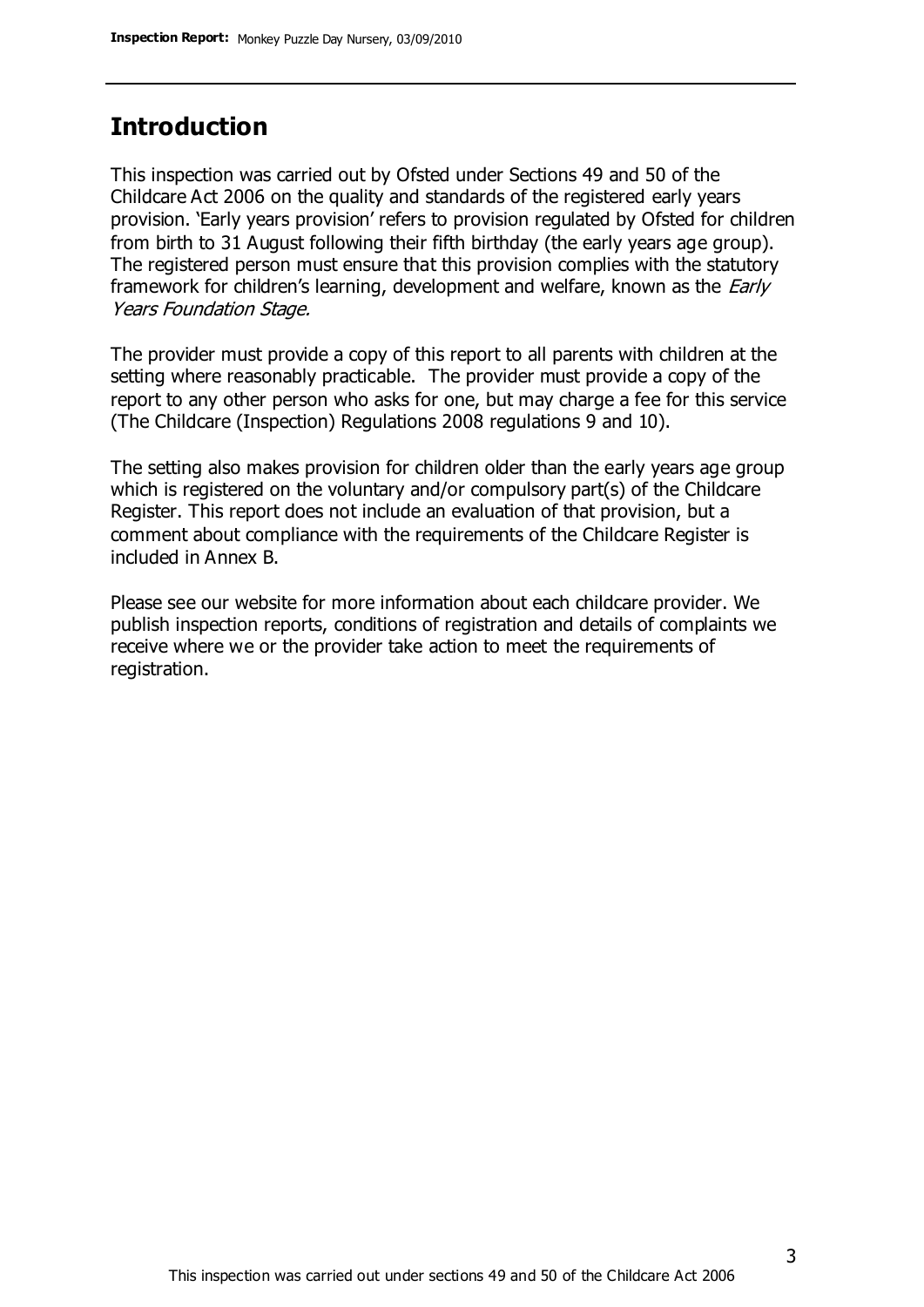# **Description of the setting**

Monkey Puzzle Day Nursery registered in September 2006. The setting is one of 19 of the Monkey Puzzle Day Nurseries Limited settings. It operates from a purpose built unit in Sonning, Berkshire. All children have access to a secure outdoor play area. The nursery is open every weekday from 7.30am until 6.30pm all year round, except for public holidays and the week between Christmas and New Year. The nursery is registered on the Early Years Register and cares for a maximum of 56 children at any one time. The nursery is also registered on the compulsory and voluntary parts of the Childcare Register. There are currently ---49 children within the early years age group on roll, some in part-time places. The nursery provides support to children with special educational needs and/or disabilities. There are 13 members of staff, 11 of whom hold appropriate early years qualifications. Currently 11 staff hold a valid first aid certificate. The setting provides funded early education for three and four-year-olds.

## **The overall effectiveness of the early years provision**

Overall the quality of the provision is good.

Children are very happy, settled and eager to play. Staff have a good understanding of the Early Years Foundation Stage. Children are happily engaged and occupied in a stimulating range of resources, play activities and experiences. Effective observation and assessment arrangements help children make good progress. There is an excellent working relationship with parents and others involved in the children's care. All children are included and their individual needs met effectively. The nursery demonstrates a strong capacity for continuous improvement and is aware of key areas for further development. Self-evaluation reflects the good practice in the nursery.

# **What steps need to be taken to improve provision further?**

To further improve the early years provision the registered person should:

- develop further mathematical ideas and methods to solve practical problems through everyday routines
- promote consistent hygiene procedures with particular regard to hand washing
- consolidate documentation with particular regard to ensuring attendance record totals for each room reflects the correct number of children who are present.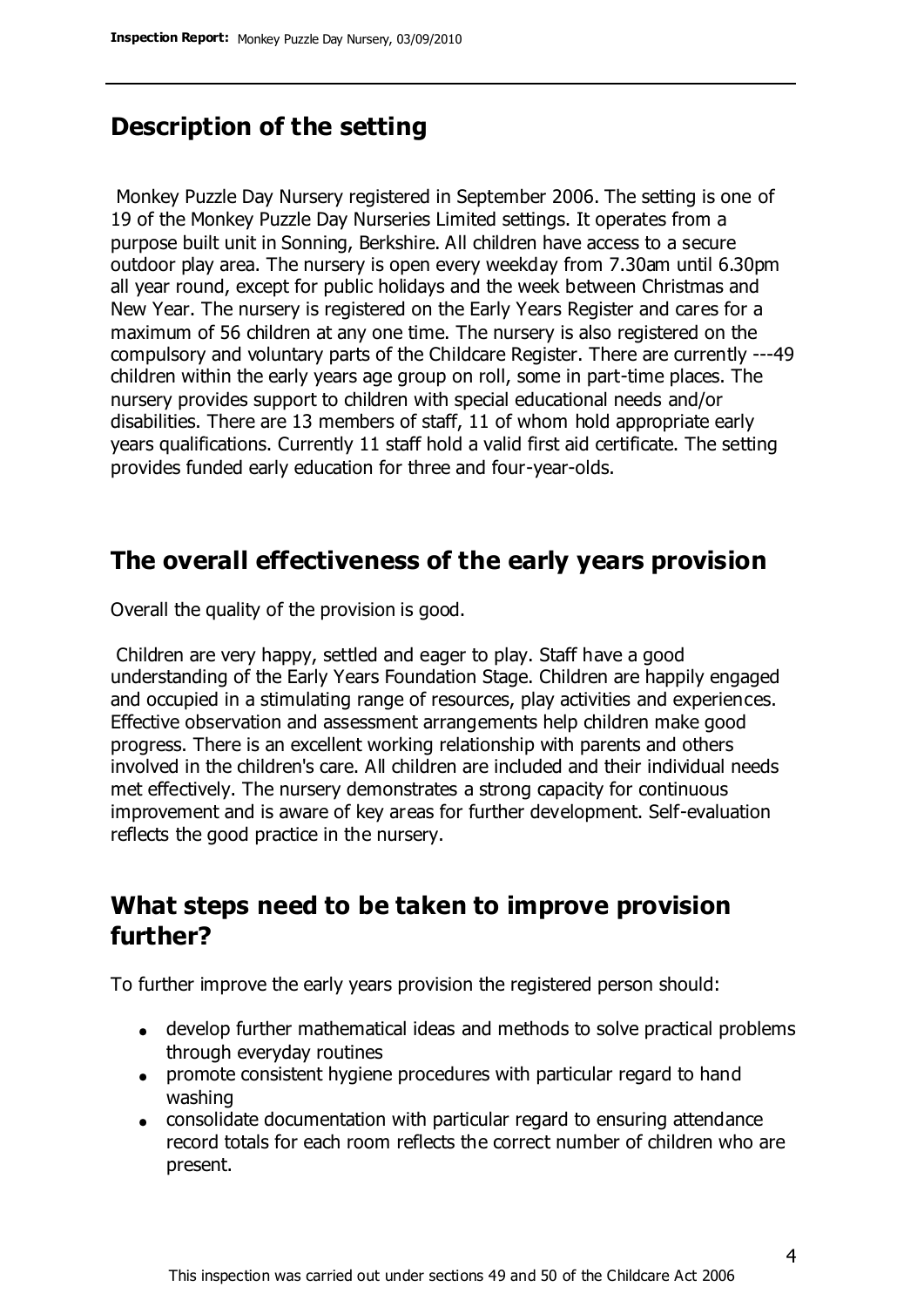# **The effectiveness of leadership and management of the early years provision**

Staff have a clear understanding of safeguarding procedures. In addition to this, effective vetting procedures help to protect the children. Induction procedures give staff a clear understanding of their roles and responsibilities. There are good procedures in place to monitor all visitors to the setting. Staff work well together as a team and they organise space, time and resources well to meet children's needs and enhance their play experiences. The management team understand the importance of staff attending ongoing training to continue to develop their childcare practices. All staff complete safeguarding training as part of the induction process and most staff hold a first aid qualification. Regular emergency evacuations promote awareness to staff and children of what to do in a real situation. All required documentation is in place including risk assessments for inside and outside of the setting. Attendance records are maintained both in the main entrance and in each individual room. However, room register totals do not reflect the correct number of children in all rooms.

Management and staff are committed and enthusiastic childcare practitioners. They share the same vision and strive to further improve the service they provide. Parents are fully involved in the evaluation process through regularly completing questionnaires, and they have lots of opportunities to share their views and ideas. The setting has a highly positive relationship with all parents and carers. The excellent systems in place ensure parents and carers are very well informed about all aspects of their children's achievements, well-being and development. In addition to this, partnerships with other providers delivering the Early Years Foundation Stage are highly effective. For example, children's current interests, achievements and next steps are now shared to fully promote the best outcomes for children. The setting takes a lead role in establishing highly effective relations and channels of communication with other professionals to ensure individual needs are successfully met. The recommendations from the last inspection have been successfully addressed. Future plans are well targeted to bring about further improvement to the setting and outcomes for children, for example, parents now regularly take home learning journeys. Parents are encouraged to add their own comments and observations to their child's records to ensure they are fully involved in the child's learning.

The nursery is warm and welcoming and staff are very approachable, helping to create an atmosphere that ensures an excellent ongoing two-way flow of information between parents and staff. Staff work closely with parents to settle their children. Parents are able to telephone and speak to their child's key person to seek reassurance that their child is happy and settled. Parents are provided with a wealth of information about the setting and their children's daily activities. The nursery plan to have a digital photograph frame in each room to capture the activities their children have enjoyed during the day. Recent 'thank you' cards show that parents are extremely happy with the service provided, levels of care and activities offered. Parents are fully involved in their children's learning and they are encouraged to contribute to planning play activities. The nursery has introduced a library scheme and the children can choose books to take home and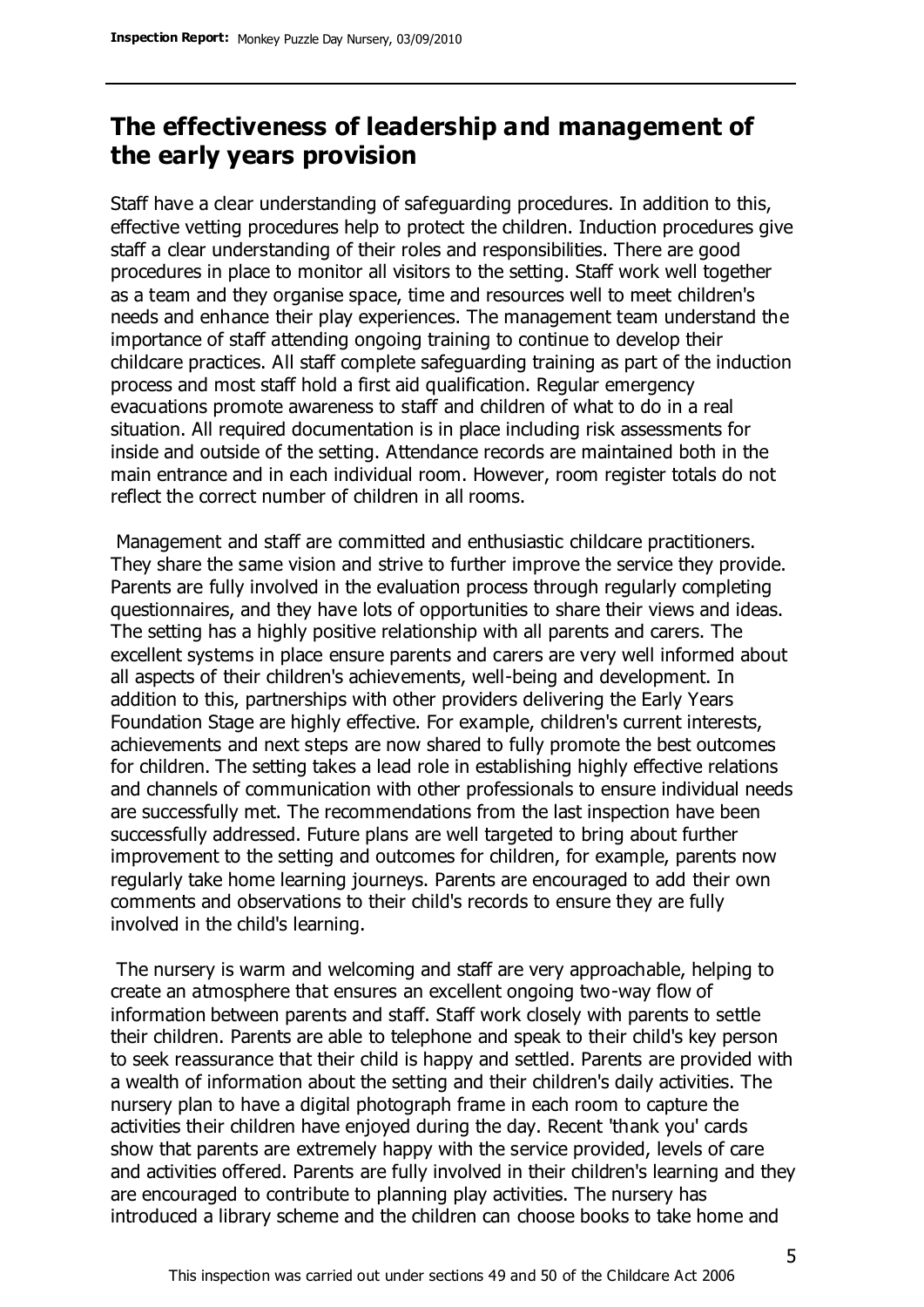read with their parents. The children can also take 'bear' home with them at the weekend and parents and their children can write all about their adventures over the weekend.

# **The quality and standards of the early years provision and outcomes for children**

Children are highly motivated as staff talk to children and encourage them to play and learn. Staff have a good understanding of the Early Years Foundation Stage framework and provide a rich learning environment covering all areas of learning. However, children have limited opportunities to develop mathematical ideas and methods to solve practical problems through everyday routines. Children respond to simple instructions and frequently initiate conversations. They listen with enjoyment and respond well to stories as they excitedly shout out familiar words. Children love to be outdoors and are curious about the environment as they go for walks, and they have opportunities to use equipment, such as binoculars and magnifying glasses. Babies reach for and handle objects and explore materials with their hands and mouth. Babies seek to do things for themselves, such as feeding themselves with a spoon. All children are able to independently select and use activities. Independence is further promoted through enabling children to take responsibility for themselves and through choice. For example, children are encouraged to serve themselves at lunchtime choosing from a selection of healthy foods as they skilfully manipulate serving spoons. All children have access to a well-resourced outside area, where they are able to practise skills, such as climbing, sliding and balancing. Covered areas ensure children can access fresh air daily.

Children ably use tools for a purpose, such as spatulas to spread glue. Children engage well in activities requiring hand and eye coordination when placing pegs into a peg board. They use imagination as they create collages, paintings and drawings and role play in the home corner. Children freely explore the environment as they easily access play resources, thus, promoting their independence. At times, they benefit from adult-led activities, such as stories and circle time to promote their language and literacy skills. Staff find out what children can do on entry to the setting, they discuss and record information to make the transition as seamless as possible. Staff observe children and effectively use these observations to plan the child's next steps in learning, taking account of children's interests. This allows staff to set challenges for children that are appropriate and further children's learning. Staff help children to learn to keep themselves safe through frequent discussions. Children show they feel safe as they move around freely and confidently. Strong emphasis is placed on an effective key worker system contributing to children's care and well-being.

An exclusion policy and use of paper towels help prevent the spread of infection. In general, procedures to promote children's health are good. For example, staff wear disposable gloves and aprons when handling foods and follow effective procedures for nappy changing. However, hand washing before eating is not consistent throughout the nursery. Children make healthy choices at snack times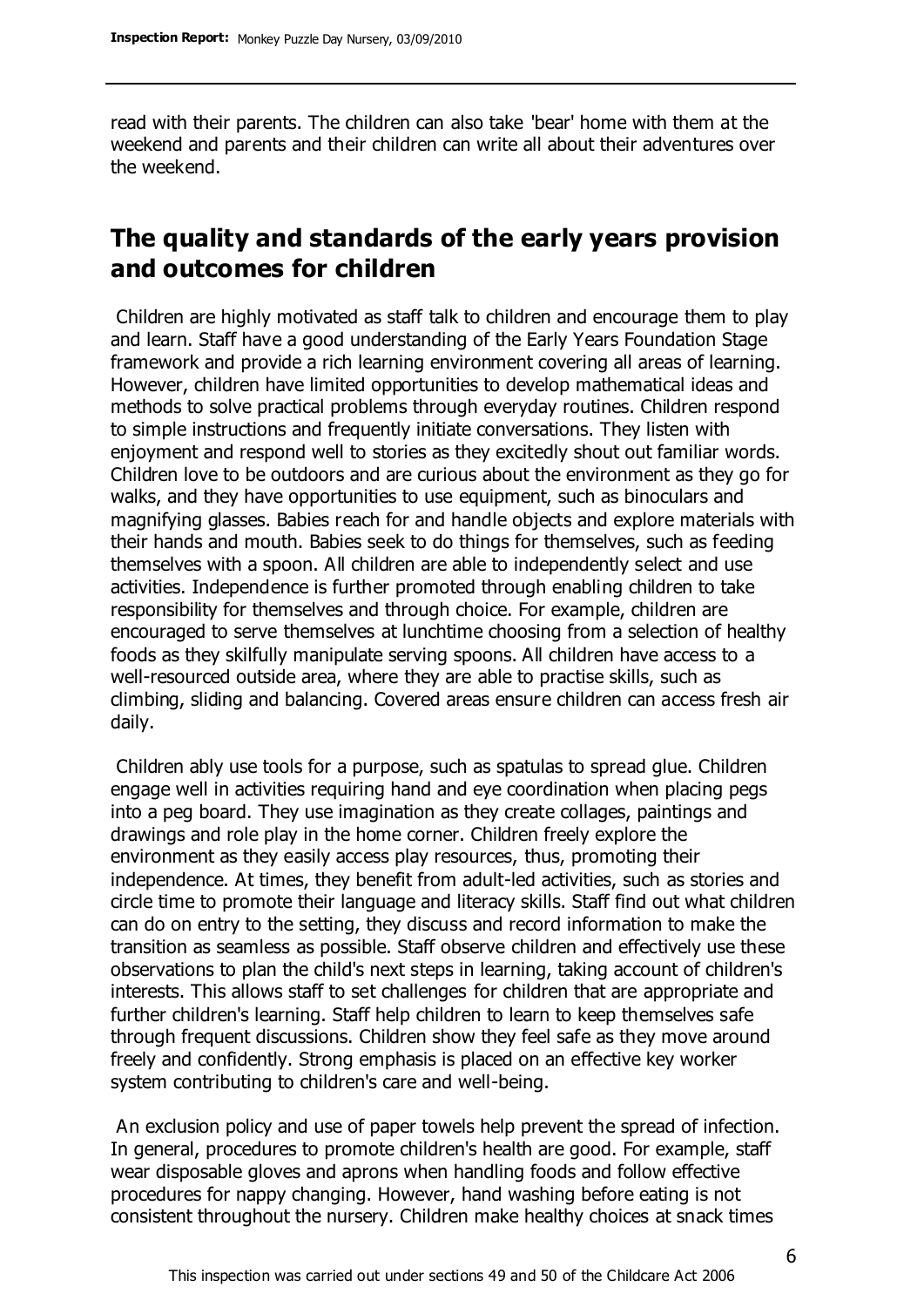and water is freely available keeping their bodies healthy and hydrated. Named cups and beakers ensure children drink from their own individual vessel. Staff treat children with kindness and consideration and, as a result, children have great fun and enjoy themselves at the setting. Children enter the setting confidently and enjoy positive relationships with each other and staff. Children feel a sense of belonging and are actively involved in making choices. Children's behaviour is managed positively through clear boundaries and explanations contributing to their confidence and self-esteem.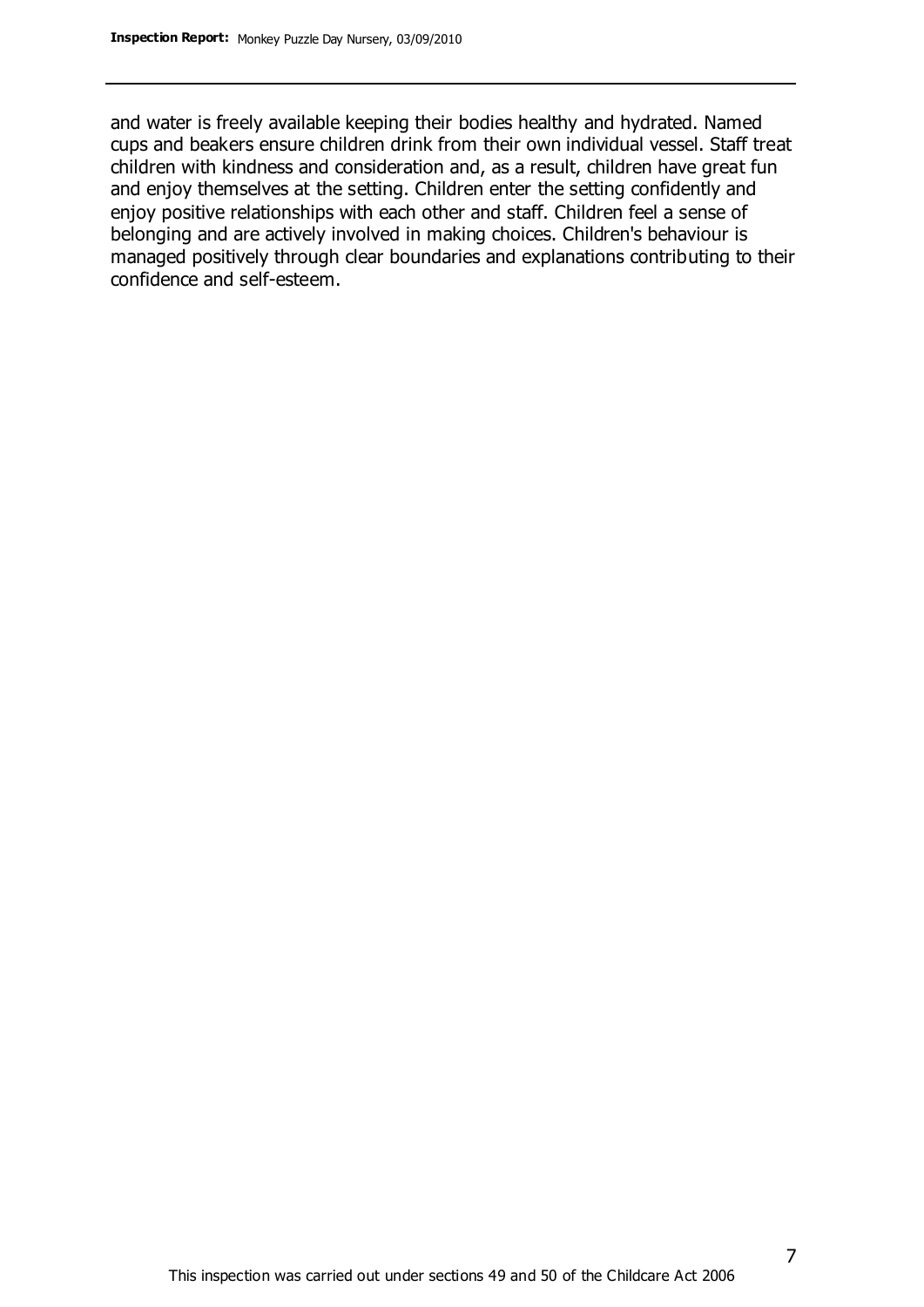# **Annex A: record of inspection judgements**

#### **The key inspection judgements and what they mean**

Grade 1 is Outstanding: this aspect of the provision is of exceptionally high quality Grade 2 is Good: this aspect of the provision is strong Grade 3 is Satisfactory: this aspect of the provision is sound Grade 4 is Inadequate: this aspect of the provision is not good enough

### **The overall effectiveness of the early years provision**

| How well does the setting meet the needs of the<br>children in the Early Years Foundation Stage? |  |
|--------------------------------------------------------------------------------------------------|--|
| The capacity of the provision to maintain continuous                                             |  |
| improvement                                                                                      |  |

### **The effectiveness of leadership and management of the early years provision**

| The effectiveness of leadership and management of the                                           |   |
|-------------------------------------------------------------------------------------------------|---|
| <b>Early Years Foundation Stage</b>                                                             |   |
| The effectiveness of leadership and management in embedding<br>ambition and driving improvement |   |
| The effectiveness with which the setting deploys resources                                      |   |
| The effectiveness with which the setting promotes equality and                                  |   |
| diversity                                                                                       |   |
| The effectiveness of safeguarding                                                               |   |
| The effectiveness of the setting's self-evaluation, including the                               | າ |
| steps taken to promote improvement                                                              |   |
| The effectiveness of partnerships                                                               |   |
| The effectiveness of the setting's engagement with parents and                                  |   |
| carers                                                                                          |   |

## **The quality of the provision in the Early Years Foundation Stage**

The quality of the provision in the Early Years Foundation Stage  $\vert$  2

## **Outcomes for children in the Early Years Foundation Stage**

| <b>Outcomes for children in the Early Years Foundation</b>    |  |
|---------------------------------------------------------------|--|
| <b>Stage</b>                                                  |  |
| The extent to which children achieve and enjoy their learning |  |
| The extent to which children feel safe                        |  |
| The extent to which children adopt healthy lifestyles         |  |
| The extent to which children make a positive contribution     |  |
| The extent to which children develop skills for the future    |  |

Any complaints about the inspection or report should be made following the procedures set out in the guidance available from Ofsted's website: www.ofsted.gov.uk